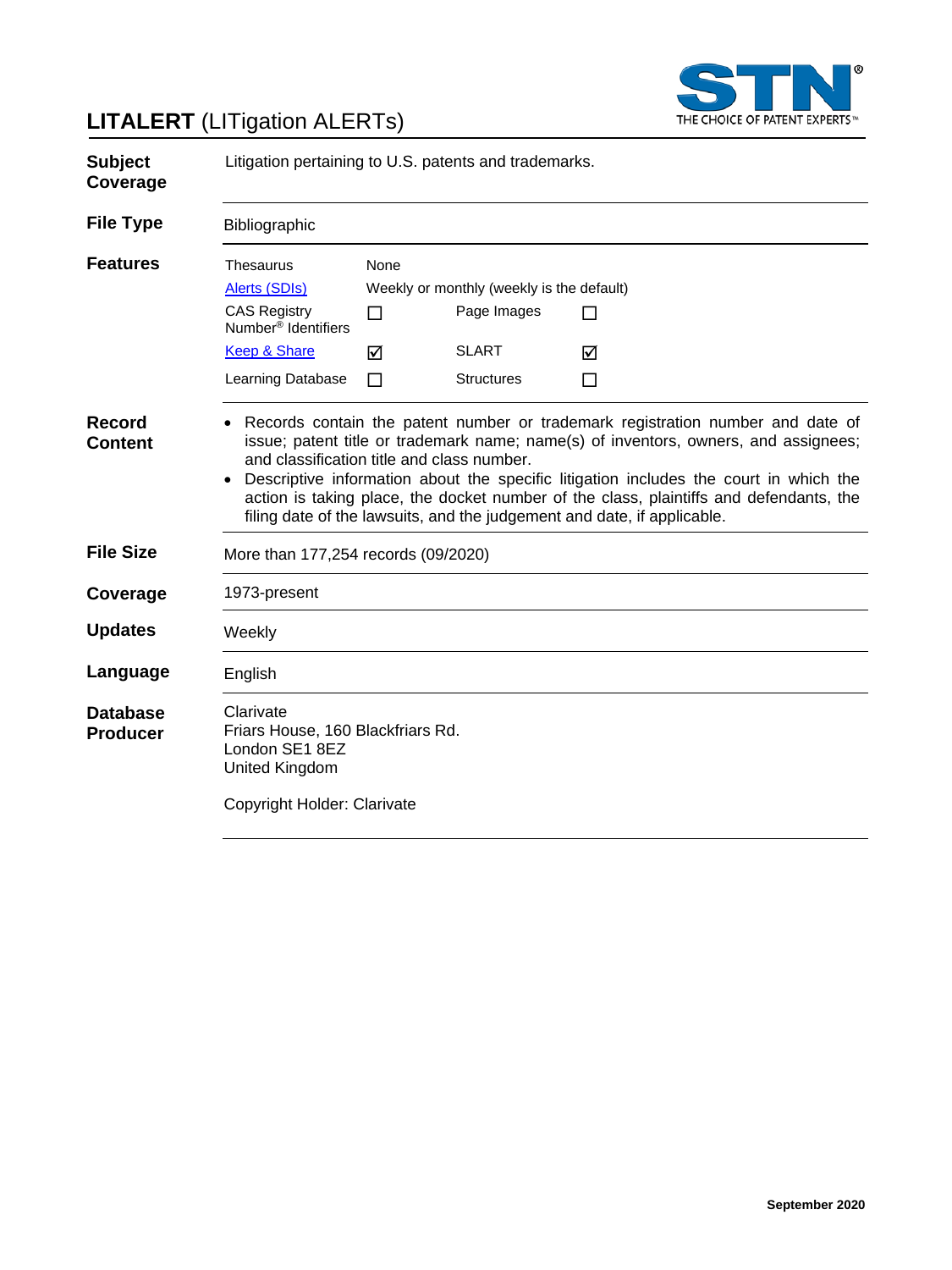#### 2 **LITALERT**

| <b>Sources</b>  | Trademarks<br>$\bullet$<br>Patents<br>$\bullet$<br>• Court Cases                                                                                                                                   |  |
|-----------------|----------------------------------------------------------------------------------------------------------------------------------------------------------------------------------------------------|--|
| User Aids       | • Online Helps (HELP DIRECTORY lists all help messages available)<br>• STNGUIDE                                                                                                                    |  |
| <b>Clusters</b> | • AUTHORS<br>• HPATENTS<br>• PATENTS<br><b>STN Database Cluster information:</b><br>http://www.stn-<br>international.com/en/customersupport/customer-<br>support#cluster+%7C+subjects+%7C+features |  |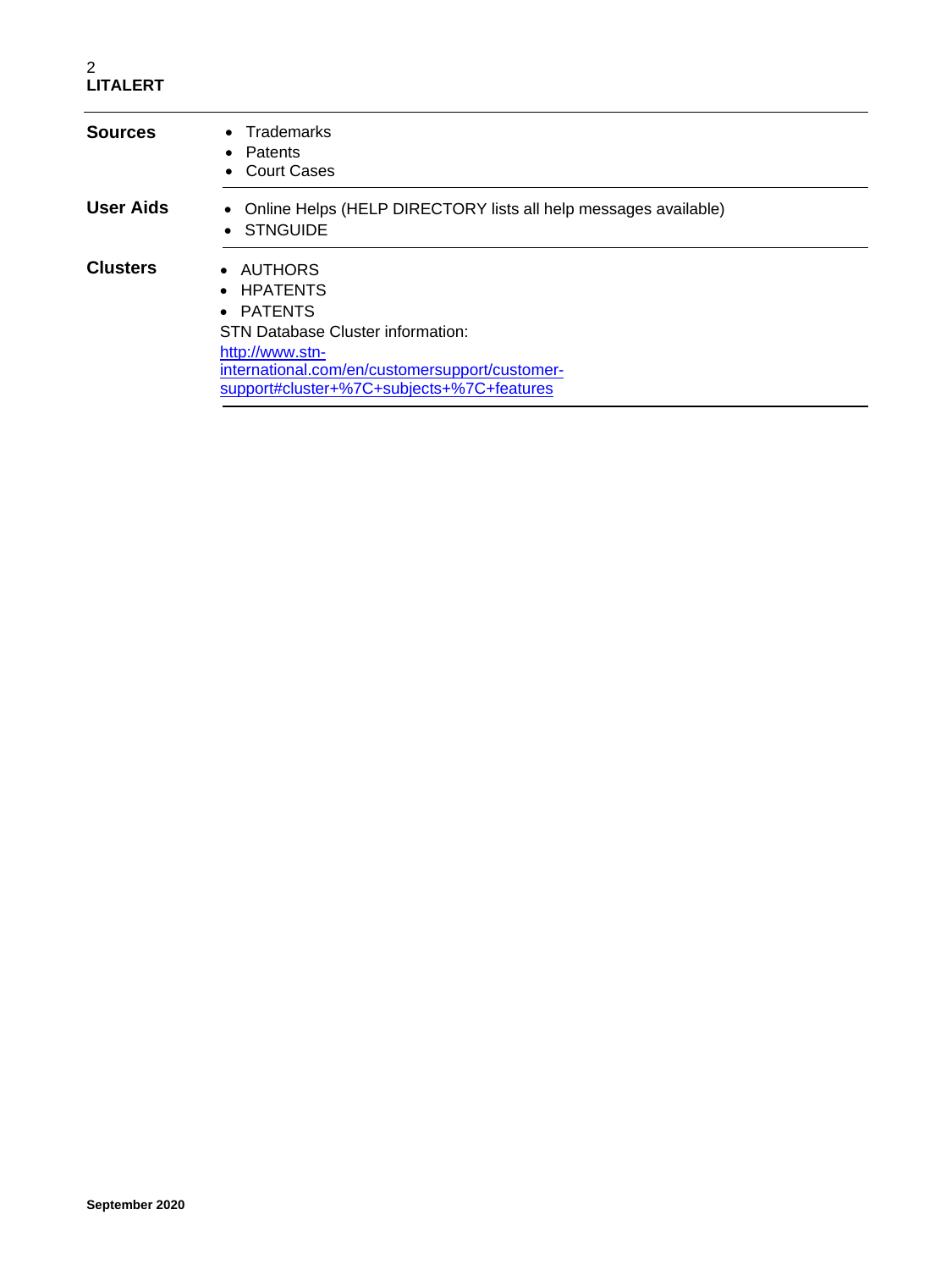# **Search and Display Field Codes**

Fields that allow left truncation are indicated by an asterisk (\*). **General Search Fields**

| <b>Search Field Name</b>                                                                                                                                                                                           | <b>Search</b><br>Code             | <b>Search Examples</b>                                                | <b>Display</b><br><b>Codes</b>        |
|--------------------------------------------------------------------------------------------------------------------------------------------------------------------------------------------------------------------|-----------------------------------|-----------------------------------------------------------------------|---------------------------------------|
| Basic Index* (contains single<br>words from action taken (ACT),<br>US patent classification title<br>(NCLT), note (NTE), trademark<br>class code (TMCC), trademark<br>class text (TMCT), and title (TI)<br>fields) | None<br>or<br>/BI                 | S DISK PARTITIONS<br>S DIGITAL PROCESSING SYSTEMS/BI<br>S ?ELECTRICAL | ACT, NCLT,<br>NTE, TMCC,<br>TMCT, TI  |
| <b>Accession Number</b>                                                                                                                                                                                            | /AN                               | ST2004-01-01/AN<br>S P2004-01-01/AN                                   | AN                                    |
| <b>Action Taken</b><br>Court Location (1)<br><b>Cross Reference</b>                                                                                                                                                | /ACT<br>/CTL<br>/CR               | S AGREEMENT/ACT<br>S "MD, BALTIMORE"/CTL<br>S T1973-07-49/CR          | <b>ACT</b><br><b>CTL</b><br><b>CR</b> |
| Defendent (1)<br>Docket No.<br>Document Type                                                                                                                                                                       | (or $/XR$ )<br>/DF<br>/NUM<br>/DT | S DELAWARE/DF<br>S A-00-CA-291 SS/NUM<br>S TRADEMARK/DT               | DF<br><b>NUM</b><br><b>DT</b>         |
| (code and text)<br>Entry Date (2)<br><b>Field Availability</b><br>Filing Date (2)                                                                                                                                  | (or $/TC$ )<br>/ED<br>/FA<br>/FID | S P/DT<br>S ED=15 MAR 2004<br>S RTM/FA<br>S JUN 2002/FID              | <b>ED</b><br>FA<br><b>FID</b>         |
| Filing Year (2)<br>Inventor                                                                                                                                                                                        | /FIY<br>/IN<br>(or $/AU$ )        | S FIY>2001<br>S MANDEL?/IN                                            | FID, FIY<br>IN                        |
| Inventor Address, City<br>Inventor Address, State                                                                                                                                                                  | /IN.CTY<br>/IN.ST<br>(or /IN.CNY) | S BALTIMORE/IN.CTY<br>S OH/IN.ST                                      | IN, INA<br>IN, INA                    |
| Judgement Date (2)<br>Judgement Year (2)<br>Language (code and text)                                                                                                                                               | /JD<br>/JY<br>/LA                 | S MAR 2003-APRIL 2003/JD<br>S 2001/JY<br>S ENGLISH/LA                 | <b>JD</b><br>JD, JY<br>LA             |
| Legal Status (Trademark)<br><b>Note</b><br>Owner (1)                                                                                                                                                               | /LS<br>/NTE<br>/OW                | S RENEWED?/LS<br>S PLAINTIFF/NTE<br>S BAYER CORPORATION/OW            | LA<br><b>NTE</b><br>OW, OWA           |
| Owner Address, City<br>Owner Address, State                                                                                                                                                                        | /OW.CTY<br>/OW.ST<br>(or          | S SPENCER/OW(P)ATLANTIC CITY/OW.CTY<br>S DE/OW.ST                     | OW, OWA<br>OW, OWA                    |
| Patent Assignee (1)                                                                                                                                                                                                | /OW.CNY)<br>/PA<br>(or $/CS$ )    | S BAXTER TRAVENOL/PA                                                  | PA, PAA                               |
| Patent Assignee Address, City<br>Patent Assignee Address, State                                                                                                                                                    | /PA.CTY<br>/PA.ST<br>(or          | S ICON/PA(P)LOGAN/PA.CTY<br>S GB/PA.ST                                | PA, PAA<br>PA, PAA                    |
| <b>Patent Country</b><br>Patent Information Publication<br><b>Type</b>                                                                                                                                             | /PA.CNY)<br>/PC<br>/PIT           | S US/PC<br>S DESIGN/PIT<br>S REISSUE/PIT                              | PI<br>PI                              |
| Patent Kind Code (3)<br>Patent Number                                                                                                                                                                              | /PK<br>/PN<br>(or /PATS)          | S USE/PK<br>S US300764/PN<br>S US------300764/PN                      | PI<br>PI                              |
| Plaintiff (1)<br>Publication Date (2)<br>Publication Year (2)                                                                                                                                                      | /PF<br>/PD<br>/PY                 | S OPTICS CORPORATION/PF<br>S PD=25 JUL 2000<br>S L1 AND 2003/PY       | PF<br>PI<br>PI                        |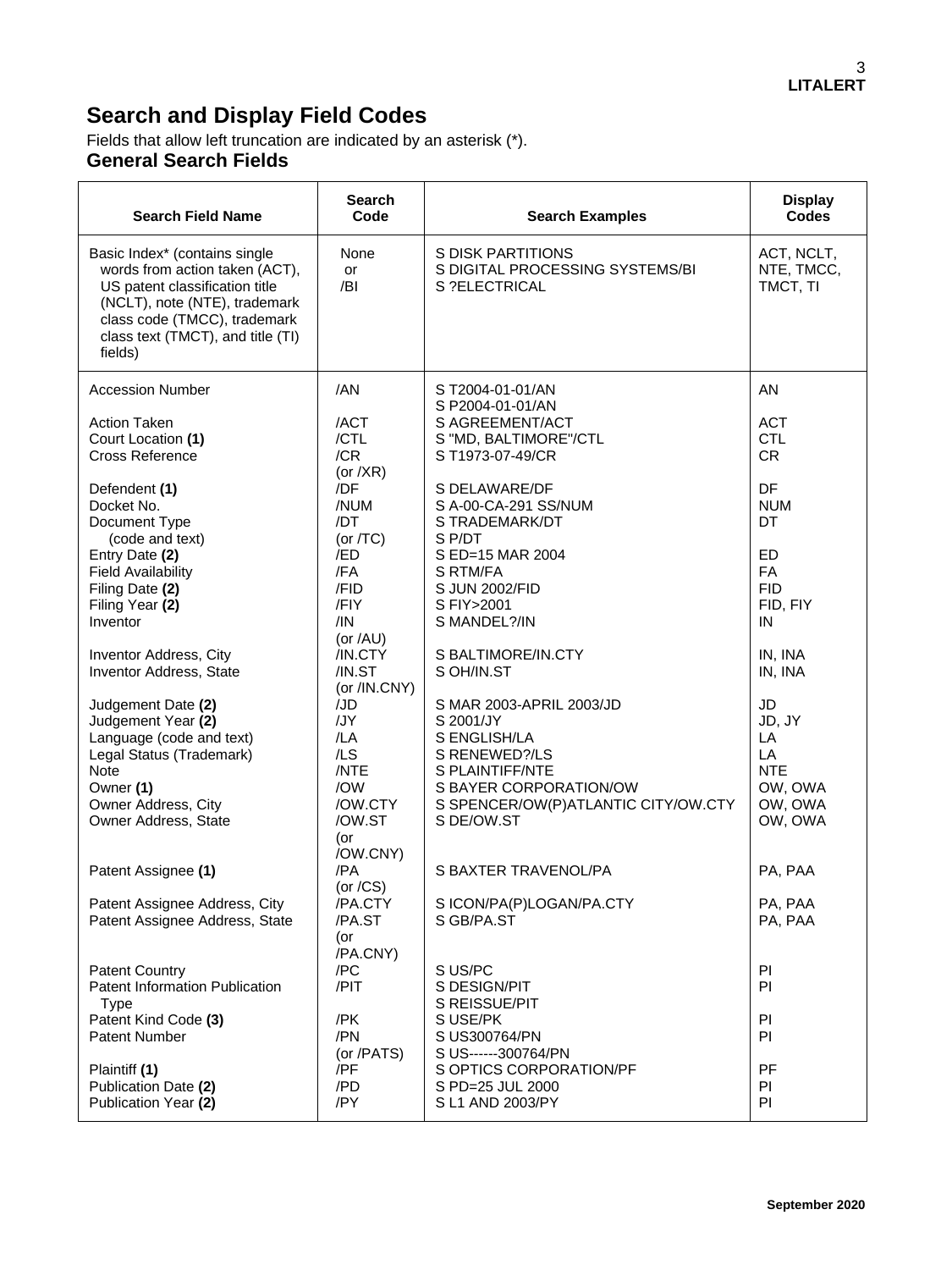#### 4 **LITALERT**

## **Search and Display Field Codes (cont'd)**

| <b>Search Field Name</b>                                                                                                                                                                                                                                                                                                                                  | <b>Search</b><br>Code                                                                                             | <b>Search Examples</b>                                                                                                                                                                                                                               | <b>Display</b><br>Codes                                                                                                                    |
|-----------------------------------------------------------------------------------------------------------------------------------------------------------------------------------------------------------------------------------------------------------------------------------------------------------------------------------------------------------|-------------------------------------------------------------------------------------------------------------------|------------------------------------------------------------------------------------------------------------------------------------------------------------------------------------------------------------------------------------------------------|--------------------------------------------------------------------------------------------------------------------------------------------|
| Registration Date (2)<br>Registration Year (2)<br><b>Related Patent Number</b><br><b>Related Trademark</b><br>Title<br>Trademark Class Code<br>Trademark Class Text (2)<br>Trademark Name<br>Trademark Number<br>Update Date (3)<br>US Patent Classification Titles (2)<br>US Patent Classification Code<br>US Patent Classification, Range<br>Searchable | /RD<br>/RY<br>/RLPN<br>/RTM<br>/TI<br><b>TMCC</b><br><b>/TMCT</b><br>/TM<br>/TMN<br>/UP<br>/NCLT<br>/NCL<br>/NCLR | S FEB, 2 1999/RD<br>S RY<1999<br>S US1317284/RLPN<br>S 2000937/RTM<br>S OPTICAL DISK/TI<br>S34/TMCC<br>S GAMES TOYS/TMCT<br>S PRINCIPAL/TM<br>S 1001820/TMN<br>$S UP = APRIL$ 2004<br>S ABRASIVE TOOL/NCLT<br>S 100088000/NCL<br>S474267-509900/NCLR | TMN<br><b>RY</b><br><b>RLI</b><br><b>TMN</b><br>ΤI<br><b>TMCC</b><br>TMCT<br>TM<br>TMN<br>UP<br><b>NCLT</b><br><b>NCL</b><br>not displayed |

**(1)** Search with implied (S) proximity is available in this field.

**(2)** Numeric search field that may be searched using numeric operators or ranges.

**(3)** Patent numbers are available in Derwent and STN format. STN is the default. Enter SET PAT DERWENT to change to the Derwent format. To return to the STN format, enter SET PAT STN.

## **DISPLAY and PRINT Formats**

Any combination of formats may be used to display or print answers. Multiple codes must be separated by spaces or commas, e.g., D L1 1-5 TI PI. The fields are displayed or printed in the order requested.

Hit-term highlighting is available for all fields. Highlighting must be ON during SEARCH to use the HIT, KWIC, and OCC formats.

| Format         | <b>Content</b>                       | <b>Examples</b> |
|----------------|--------------------------------------|-----------------|
| <b>ACT</b>     | <b>Action Taken</b>                  | D ACT           |
| <b>AN</b>      | <b>Accession Number</b>              | D AN            |
| CR (XR)        | <b>Cross Reference</b>               | D CR            |
| <b>CTL</b>     | <b>Court Location</b>                | D CTL           |
| DF             | Defendent                            | D DF            |
| DT (TC)        | Document Type                        | D DT            |
| ED             | <b>Entry Date</b>                    | D ED            |
| <b>FA</b>      | <b>Field Availability</b>            | D FA            |
| <b>FID</b>     | <b>Filing Date</b>                   | D FID           |
| FIY (1)        | <b>Filing Year</b>                   | D FIY           |
| IN(AU)         | Inventor                             | D IN            |
| INA (1)        | <b>Inventor Address</b>              | D INA           |
| JD             | Judgement Date                       | D JD            |
| JY (1)         | Judgement Year                       | D JY            |
| LA             | Language                             | D LA            |
| <b>NCL</b>     | <b>US Patent Classification Code</b> | D NCL           |
| <b>NCLT</b>    | US Patent Classification Titles      | D NCLT          |
| <b>NTE</b>     | <b>Note</b>                          | D NTE           |
| <b>NUM</b>     | Docket No.                           | D NUM           |
| <b>OW</b>      | Owner                                | D OW            |
| <b>OWA (1)</b> | <b>Owner Address</b>                 | D OWA           |
| PA (CS)        | Patent Assignee                      | D PA            |
| <b>PAA</b>     | Patent Assignee Address              | D PAA           |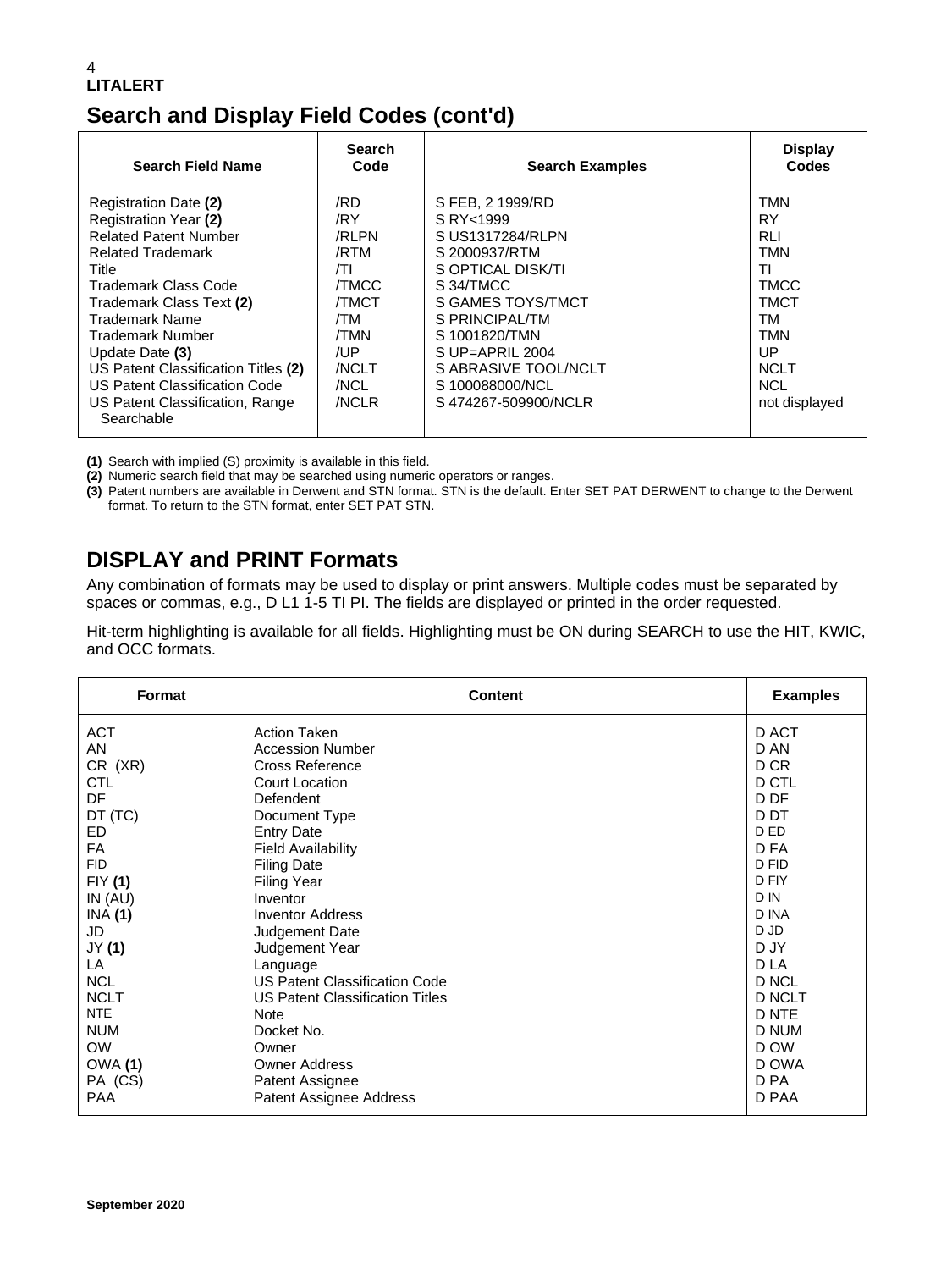## **DISPLAY and PRINT Formats (cont'd)**

| Format                                                                                                                          | <b>Content</b>                                                                                                                                                                                                                                                                                     | <b>Examples</b>                                                                                                           |
|---------------------------------------------------------------------------------------------------------------------------------|----------------------------------------------------------------------------------------------------------------------------------------------------------------------------------------------------------------------------------------------------------------------------------------------------|---------------------------------------------------------------------------------------------------------------------------|
| PF<br>PI (PATS, PN) (2)<br>PIT<br><b>RLI</b><br><b>RTM</b><br>ΤL<br><b>TM</b><br><b>TMCC</b><br><b>TMCT</b><br><b>TMN</b><br>UP | Plaintiff<br>Patent Information<br>Patent Information Publication Type<br><b>Related Patent Information</b><br><b>Related Trademark</b><br>Title<br><b>Trademark Name</b><br><b>Trademark Class Code</b><br><b>Trademark Class Text</b><br>Trademark Number (includes Legal Status)<br>Update Date | D <sub>PF</sub><br>D <sub>PI</sub><br>D PIT<br>D RLI<br><b>D RTM</b><br>D TI<br>D TM<br>D TMCC<br>D TMCT<br>D TMN<br>D UP |
| ALL (MAX) (2)                                                                                                                   | AN, TI, OW, TMN, RTM, PF, DF, CTL, NUM, FID, JD, ACT, DT, NTE,<br>CR, FA, TMCC, TMCT (for Trademark Records)<br>AN, TI, IN, PA, PIT, PI, RLI, PF, DF, CTL, NUM, FID, JD, ACT, DT, NTE,<br>CR, FA, NCL, NCLT (for Patent Records)                                                                   | D ALL<br>D DAL                                                                                                            |
| DALL (2)<br>IALL (IMAX) (2)<br><b>IND</b>                                                                                       | ALL, with delimiter for post-processing<br>ALL, indented with text labels<br>AN, TMCC, TMCT (for Trademark Records)                                                                                                                                                                                | <b>DIALL</b><br>D IND                                                                                                     |
| STD (BIB) (2)                                                                                                                   | AN, NCL, NCLT (for Patent Records)<br>AN, TI, OW, TMN, RTM, PF, DF, CTL, NUM, FID, JD, ACT, DT, NTE, CR<br>(for Trademark Records)<br>AN, TI, IN, PA, PIT, PI, RLI, PF, DF, CTL, NUM, FID, JD, ACT, DT, NTE,<br>CR (for Patent Records)                                                            | <b>DISTD</b>                                                                                                              |
| ISTD (IBIB) (2)<br>TRIAL (TRI, SAMPLE,<br>SAM, FREE)<br>SCAN <sub>(3)</sub>                                                     | STD, indented with text labels<br>TI, TMCC, TMCT (for Trademark records)<br>TI, NCL, NCLT (for Patent Records)<br>TI (random display without answer numbers)                                                                                                                                       | <b>DISTD</b><br>D SAM<br><b>D SCAN</b>                                                                                    |
| <b>HIT</b><br>KWIC<br>OCC                                                                                                       | Hit term(s) and field(s)<br>Up to 50 words before and after hit term(s) (KeyWord-In-Context)<br>Number of occurrences of hit term(s) and field(s) in which they occur                                                                                                                              | D HIT<br>D KWIC<br>D OCC                                                                                                  |

**(1)** Custom display only.

**(2)** By default, patent numbers, application and priority numbers are displayed in STN Format. To display them in Derwent format, enter SET PATENT DERWENT at an arrow prompt. To reset display to STN Format, enter SET PATENT STN.

**(3)** SCAN must be specified on the command line, i.e., D SCAN or DISPLAY SCAN.

### **SELECT, ANALYZE, and SORT Fields**

The SELECT command is used to create E-numbers containing terms taken from the specified field in an answer set.

The ANALYZE command is used to create an L-number containing terms taken from the specified field in an answer set.

The SORT command is used to rearrange the search results in either alphabetic or numeric order of the specified field(s).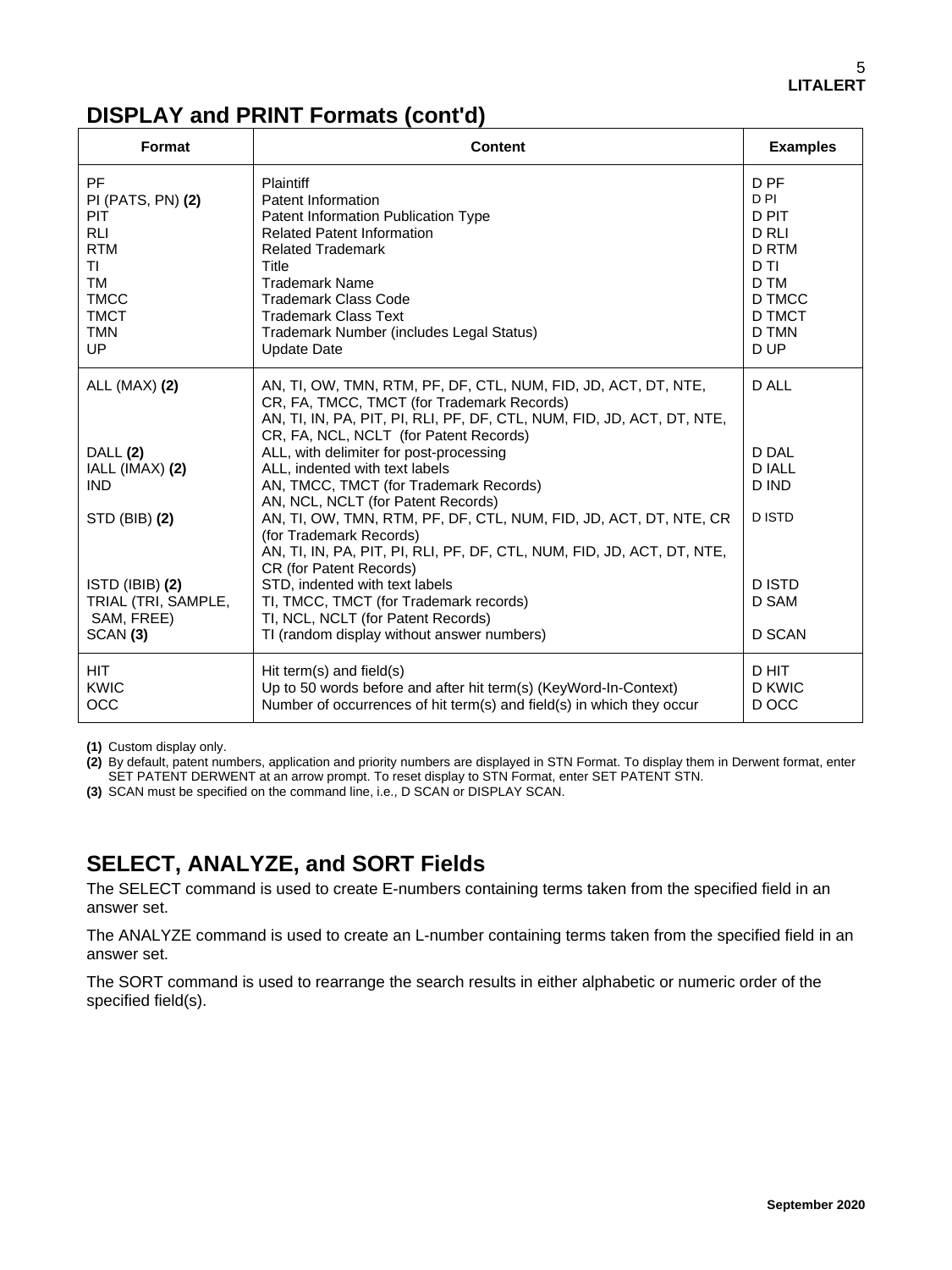#### 6 **LITALERT SELECT, ANALYZE, and SORT Fields (cont'd)**

| <b>Field Name</b>                     | <b>Field Code</b>   | <b>ANALYZE/</b><br>SELECT(1) | <b>SORT</b>    |
|---------------------------------------|---------------------|------------------------------|----------------|
| <b>Accession Number</b>               | AN                  | X                            | Α              |
| <b>Action Taken</b>                   | <b>ACT</b>          | X                            |                |
| <b>Court Location</b>                 | <b>CTL</b>          | Χ                            | Α              |
| <b>Cross Reference</b>                | CR(XR)              | X                            | Α              |
| Defendant                             | DF                  | X                            | A              |
| Docket No                             | <b>NUM</b>          | X                            |                |
| Document Type                         | DT (TC)             | X                            | A              |
| <b>Entry Date</b>                     | ED                  | X                            | N              |
| <b>Field Availability</b>             | FA                  | $\sf X$                      |                |
| <b>Filing Date</b>                    | <b>FID</b>          | Χ                            | N              |
| <b>Filing Year</b>                    | <b>FIY</b>          | X                            | N              |
| Inventor                              | IN (AU              | X                            | Α              |
| Inventor Address, City                | IN.CTY              | X                            |                |
| <b>Inventor Address, State</b>        | IN.ST<br>(IN.CNY)   | X                            |                |
| Judgment Date                         | JD                  | X                            | N              |
| Judgment Year                         | JY                  | X                            | N              |
| Language                              | LA                  | X                            | A              |
| Legal Status (Trademark)              | LS                  | X                            |                |
| Note                                  | <b>NTE</b>          | X                            |                |
| Occurrence Count of Hit Terms         | OCC                 | $\blacksquare$               | N              |
| Owner                                 | <b>OW</b>           | Α                            | A              |
| <b>Owner Address City</b>             | OW.CTY              | Χ                            |                |
| <b>Owner Address State</b>            | OW.ST<br>(OW.CNY)   | X                            |                |
| Patent Assignee                       | PA (CS)             | X                            | Α              |
| Patent Assignee Address, City         | PA.CTY              | Χ                            |                |
| Patent Assignee Address, State        | PA.ST               | X                            |                |
|                                       | (PA.CNY)            |                              |                |
| <b>Patent Country</b>                 | <b>PC</b>           | Х                            | Α              |
| Patent Information Publication Type   | PIT                 | Χ                            | A              |
| <b>Patent Kind Code</b>               | <b>PK</b>           | Χ<br>X                       | $\blacksquare$ |
| <b>Patent Number</b><br>Plaintiff     | PN (PATS, PI)<br>PF | X                            | Α<br>Α         |
| <b>Publication Date</b>               | PD                  | X                            | N              |
| <b>Publication Year</b>               | PY                  | Χ                            | N              |
| <b>Registration Date</b>              | <b>RD</b>           | X                            | N              |
| <b>Registration Year</b>              | <b>RY</b>           | X                            | N              |
| <b>Related Patent Number</b>          | <b>RLPN (RLI</b>    | X                            |                |
| <b>Related Publication Country</b>    | <b>RLC</b>          | X                            |                |
| <b>Related Trademark</b>              | <b>RTM</b>          | Χ                            | Α              |
| <b>Title</b>                          | <b>TI</b>           | X (default)                  | Α              |
| <b>Trademark Class Code</b>           | <b>TMCC</b>         | Х                            |                |
| <b>Trademark Class Text</b>           | <b>TMCT</b>         | X                            |                |
| <b>Trademark Name</b>                 | TM                  | Χ                            |                |
| <b>Trademark Number</b>               | <b>TMN</b>          | X                            |                |
| <b>Update Date</b>                    | <b>UP</b>           | Χ                            | N              |
| <b>US Patent Classification Code</b>  | <b>NCL</b>          | X                            | Α              |
| <b>US Patent Classification Title</b> | <b>NCLT</b>         | Χ                            |                |

**(1)** HIT may be used to restrict terms extracted to terms that match the search expression used to create the answer set, e.g., SEL HIT TI.